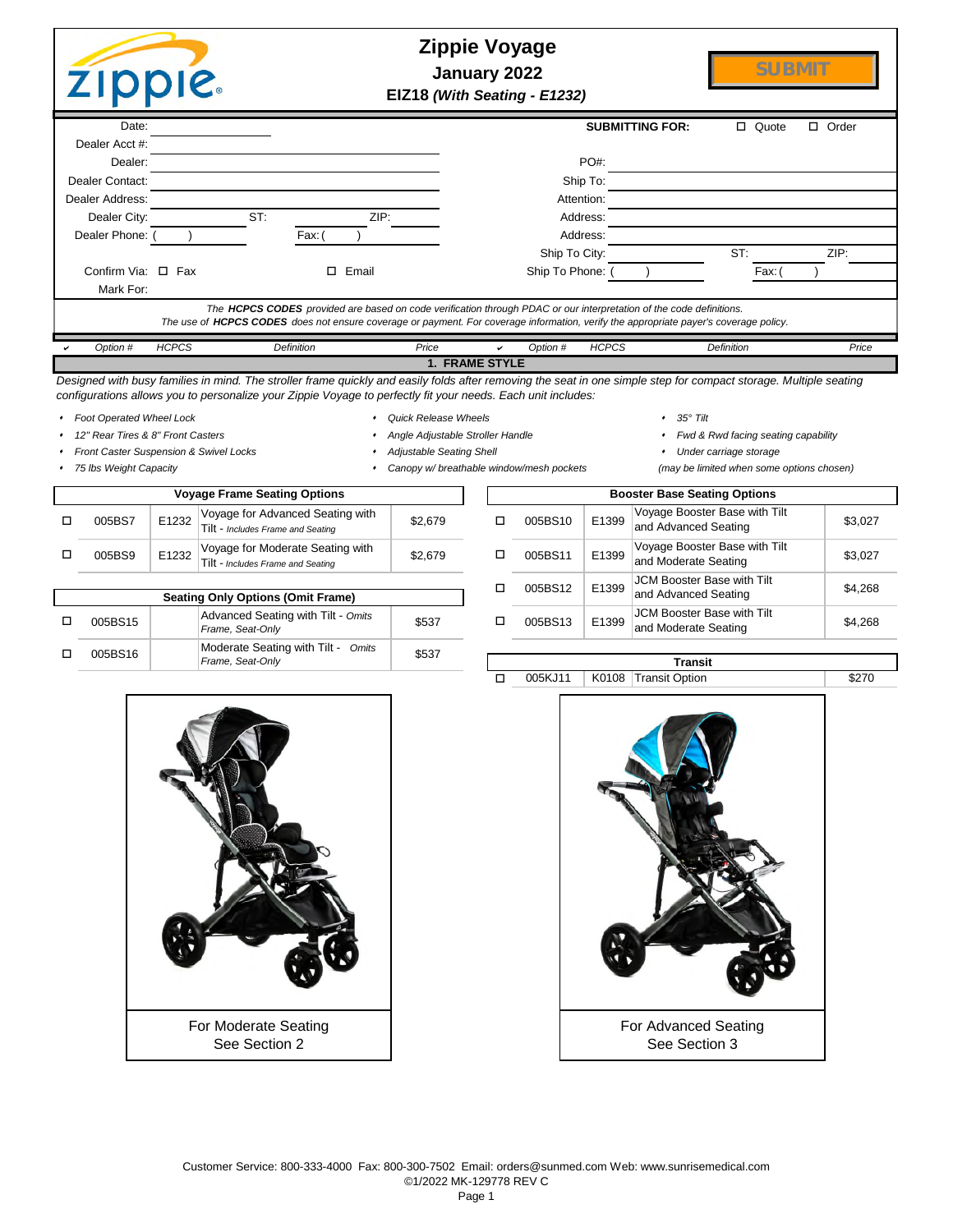|                                                                                       |  |                                  | <b>2. MODERATE SEATING</b> |                                                                      |         |             |           |  |  |  |  |
|---------------------------------------------------------------------------------------|--|----------------------------------|----------------------------|----------------------------------------------------------------------|---------|-------------|-----------|--|--|--|--|
| Choose Moderate Seating options, prices reflect ordering base which includes seating. |  |                                  |                            |                                                                      |         |             |           |  |  |  |  |
|                                                                                       |  | <b>Moderate Seating Options</b>  |                            | Choose Upholstery Color (includes inner covers and crossover canopy) |         |             |           |  |  |  |  |
| 005KM01                                                                               |  | Moderate Seating                 | <b>NC</b>                  |                                                                      | 005KN01 | <b>Blue</b> | <b>NC</b> |  |  |  |  |
| 005KM02                                                                               |  | E1014 Recline Feature (required) | \$376                      |                                                                      | 005KN02 | Red         | <b>NC</b> |  |  |  |  |
|                                                                                       |  |                                  |                            |                                                                      | 005KN03 | Beige       | <b>NC</b> |  |  |  |  |
|                                                                                       |  | Grab Bar (Optional)              |                            |                                                                      | 005KN04 | Grey        | <b>NC</b> |  |  |  |  |
| 005KR01                                                                               |  | K0108 Grab Bar                   | \$138                      |                                                                      |         |             |           |  |  |  |  |
|                                                                                       |  |                                  |                            |                                                                      |         |             |           |  |  |  |  |

|                                 |       | <b>2A. POSITIONING &amp; SUPPORTS - MODERATE SEAT ONLY</b> |       |  |  |         |  |                                    |       |
|---------------------------------|-------|------------------------------------------------------------|-------|--|--|---------|--|------------------------------------|-------|
| <b>Head Supports (Optional)</b> |       |                                                            |       |  |  |         |  | Positioning - Laterals (Optional)  |       |
| 005VJ01                         | E0955 | Head Supports - Small                                      | \$161 |  |  | 005KO01 |  | E0956 Laterals Small - $(R & L)$   | \$161 |
|                                 |       | (Recommended)                                              |       |  |  | 005KO02 |  | E0956   Laterals Large - $(R & L)$ | \$161 |
| 005VJ02                         |       | E0955 Head Supports - Large                                | \$161 |  |  |         |  |                                    |       |
|                                 |       |                                                            |       |  |  |         |  |                                    |       |

| <b>Positioning - Medial Support (Optional)</b> |       | 005KP01                  |       |  |         |
|------------------------------------------------|-------|--------------------------|-------|--|---------|
| 005KQ01                                        | E0957 | Medial Support - Tall    | \$145 |  | 005KP03 |
| 005KQ02                                        | E0957 | Medial Support - Contour | \$151 |  |         |

| <b>2A. POSITIONING &amp; SUPPORTS - MODERATE SEAT ONLY</b> |       |   |         |       |                                    |       |  |  |  |  |
|------------------------------------------------------------|-------|---|---------|-------|------------------------------------|-------|--|--|--|--|
| <b>Head Supports (Optional)</b>                            |       |   |         |       | Positioning - Laterals (Optional)  |       |  |  |  |  |
| Head Supports - Small                                      | \$161 |   | 005KO01 | E0956 | Laterals Small - $(R & L)$         | \$161 |  |  |  |  |
| (Recommended)                                              |       | п | 005KO02 |       | E0956   Laterals Large - $(R & L)$ | \$161 |  |  |  |  |
| Head Supports - Large                                      | \$161 |   |         |       |                                    |       |  |  |  |  |

|       |         |       | Positioning - Hip Guides (Optional) |       |
|-------|---------|-------|-------------------------------------|-------|
|       | 005KP01 |       | E0956   Hip Guides - $(R & L)$      | \$188 |
| \$145 | 005KP03 | E0956 | Infant Insert                       | \$135 |
| \$151 |         |       | (Hip Guides Regd.)                  |       |

|                                            |         |       | <b>JAY Anterior Pelvic Belts - E0978</b>                  |       | JAY Anterior Trunk Supports - E0960                          |                                      |                        |                                          |           |  |
|--------------------------------------------|---------|-------|-----------------------------------------------------------|-------|--------------------------------------------------------------|--------------------------------------|------------------------|------------------------------------------|-----------|--|
|                                            |         |       | Standard 2 Point Belt - Push Button 1"                    |       | Classic Structure not available with Early Intervention Size |                                      |                        |                                          |           |  |
|                                            | 005ZZ10 |       | E0978   No Pad (APB5110)                                  | \$44  | <b>Anterior Trunk Support - Style</b>                        |                                      |                        |                                          |           |  |
|                                            | 005ZZ11 |       | E0978 4.5" Pad (APB5115)                                  | \$98  | ◻                                                            | 005JY01                              |                        | E0960 Classic Dynamic (ATS8100 Series)   | \$163     |  |
|                                            | 005ZZ12 |       | E0978 5.5" Pad (APB5116)                                  | \$98  |                                                              | 005JY02                              |                        | E0960 Classic Structure (ATS8300 Series) | \$163     |  |
| Standard 2 Point Belt - Push Button 1 1/2" |         |       |                                                           | □     | 005JY06                                                      | E0960                                | Center Opening Dynamic | \$163                                    |           |  |
|                                            | 005ZZ14 |       | E0978 No Pad (APB7210)                                    | \$44  |                                                              |                                      |                        | (ATS8800 Series)                         |           |  |
|                                            | 005ZZ15 |       | E0978 7.5" Pad (APB7212)                                  | \$93  | □                                                            | 005JY05                              | E0960                  | Center Opening Structure                 | \$163     |  |
|                                            |         |       | <b>V-Contour Pelvic 4 Point Belt - Push Button Varies</b> |       |                                                              |                                      |                        | (ATS9400 Series)                         |           |  |
|                                            | 005ZZ24 | E0978 | SM Pad - 1" Push Button                                   | \$182 |                                                              | <b>Anterior Trunk Support - Size</b> |                        |                                          |           |  |
|                                            |         |       | (APB3716)                                                 |       | □                                                            | 005JZ05                              |                        | <b>Early Intervention</b>                | NC.       |  |
|                                            | 005ZZ23 | E0978 | Med Pad - 1-1/2" Push Button                              | \$182 | □                                                            | 005JZ06                              |                        | <b>Xtra Small</b>                        | NC.       |  |
|                                            |         |       | (APB3727)                                                 |       | □                                                            | 005JZ01                              |                        | Small                                    | <b>NC</b> |  |

005F329 | K0040 | Angle Adj. Footrest (Required) | \$166

o

|                                       |       | <b>JAY Anterior Pelvic Belts - E0978</b>      |       | JAY Anterior Trunk Supports - E0960                          |                                      |       |                                    |       |  |  |
|---------------------------------------|-------|-----------------------------------------------|-------|--------------------------------------------------------------|--------------------------------------|-------|------------------------------------|-------|--|--|
|                                       |       | ard 2 Point Belt - Push Button 1"             |       | Classic Structure not available with Early Intervention Size |                                      |       |                                    |       |  |  |
| 005ZZ10                               |       | E0978   No Pad (APB5110)                      | \$44  | <b>Anterior Trunk Support - Style</b>                        |                                      |       |                                    |       |  |  |
| 005ZZ11                               |       | E0978 4.5" Pad (APB5115)                      | \$98  | □                                                            | 005JY01                              | E0960 | Classic Dynamic (ATS8100 Series)   | \$163 |  |  |
| 005ZZ12                               |       | E0978 5.5" Pad (APB5116)                      | \$98  | □                                                            | 005JY02                              | E0960 | Classic Structure (ATS8300 Series) | \$163 |  |  |
| ard 2 Point Belt - Push Button 1 1/2" |       |                                               |       |                                                              | 005JY06                              | E0960 | Center Opening Dynamic             | \$163 |  |  |
| 005ZZ14                               |       | E0978   No Pad (APB7210)                      | \$44  | □                                                            |                                      |       | (ATS8800 Series)                   |       |  |  |
| 005ZZ15                               |       | E0978 7.5" Pad (APB7212)                      | \$93  | □                                                            | 005JY05                              | E0960 | <b>Center Opening Structure</b>    | \$163 |  |  |
|                                       |       | tour Pelvic 4 Point Belt - Push Button Varies |       |                                                              |                                      |       | (ATS9400 Series)                   |       |  |  |
| 005ZZ24                               | E0978 | SM Pad - 1" Push Button                       | \$182 |                                                              | <b>Anterior Trunk Support - Size</b> |       |                                    |       |  |  |
|                                       |       | (APB3716)                                     |       | □                                                            | 005JZ05                              |       | <b>Early Intervention</b>          | NC.   |  |  |
| 005ZZ23                               | E0978 | Med Pad - 1-1/2" Push Button                  | \$182 | □                                                            | 005JZ06                              |       | Xtra Small                         | NC.   |  |  |
|                                       |       | (APB3727)                                     |       | □                                                            | 005JZ01                              |       | Small                              | NC.   |  |  |
|                                       |       |                                               |       |                                                              |                                      |       |                                    |       |  |  |

# Grab Bar | Head Supports | Medial Support | Laterals | Hip Guides | Infant Insert

**2B. FOOTREST - MODERATE SEAT ONLY**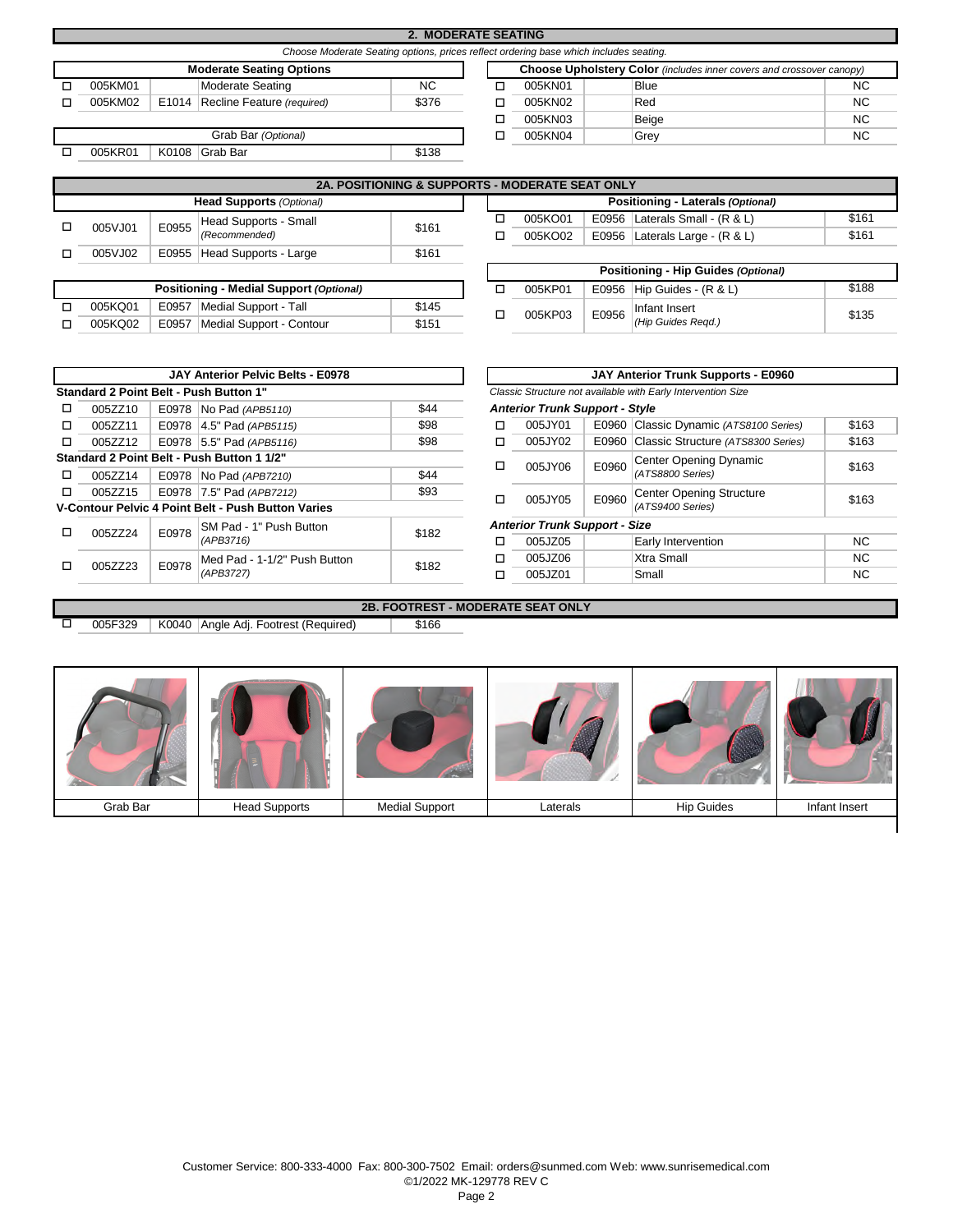|        |                                                                                                                                                                                                                            |       |                                                                                                                                       | 3. ADVANCED SEATING                         |             |                                   |                                              |                        |
|--------|----------------------------------------------------------------------------------------------------------------------------------------------------------------------------------------------------------------------------|-------|---------------------------------------------------------------------------------------------------------------------------------------|---------------------------------------------|-------------|-----------------------------------|----------------------------------------------|------------------------|
|        |                                                                                                                                                                                                                            |       | Choose Advanced Seating options, prices reflect ordering base which includes seating.                                                 |                                             |             |                                   |                                              |                        |
|        | Contoured Medium Density Foam<br>6" to 13" Hip Width<br>Built in Depth Growth<br>- Removable Neoprene Cover<br>Optional 3" Lateral Hip Blocks (Pr)<br>Optional Slight Medial Thigh Contour<br>Optional Fixed Ischial Ledge |       | <b>Planar Seat &amp; Contoured Seat Cushion Include:</b>                                                                              |                                             |             |                                   |                                              |                        |
|        | <b>Planar &amp; Contoured Seat Options:</b>                                                                                                                                                                                |       |                                                                                                                                       | Choose Depth (Based on 1" T-Back)           |             |                                   |                                              |                        |
| □      | 005CU28                                                                                                                                                                                                                    |       | Planar Seat without Hip Blocks                                                                                                        | <b>NC</b>                                   | □           | 005SD78                           | Short 5" - 8" Depth                          | <b>NC</b>              |
| □      | 005CU41                                                                                                                                                                                                                    |       | E2292 Planar Seat w/ Hip Block - Pair                                                                                                 | \$284                                       | □<br>$\Box$ | 005SD79<br>005SD80                | Medium 7" - 10" Depth<br>Long 9" - 13" Depth | <b>NC</b><br><b>NC</b> |
| □      | 005CU42                                                                                                                                                                                                                    |       | E2294 Contoured Wedge Seat                                                                                                            | \$284                                       |             |                                   |                                              |                        |
| □      | 005CU43                                                                                                                                                                                                                    | E2294 | Contoured Anti-Thrust (Ledge) Seat                                                                                                    | \$284                                       |             |                                   |                                              |                        |
| □      | 005CU2                                                                                                                                                                                                                     |       | <b>OMIT Cushion</b>                                                                                                                   | <b>NC</b>                                   |             |                                   |                                              |                        |
|        | Lateral Hip and Thigh Support<br>Medial Knee and Thigh Support<br>- 3" Seat Depth Growth Kit<br>- Removable Neoprene Cover                                                                                                 |       |                                                                                                                                       |                                             |             |                                   |                                              |                        |
|        | <b>Adjustable Contour Seat Options:</b>                                                                                                                                                                                    |       |                                                                                                                                       |                                             |             |                                   |                                              |                        |
| □      | 005ST65                                                                                                                                                                                                                    |       | E2294 Adjustable Contour Seat                                                                                                         | \$343                                       |             |                                   |                                              |                        |
| $\Box$ | 005CU2                                                                                                                                                                                                                     |       | <b>OMIT Cushion</b>                                                                                                                   | <b>NC</b>                                   |             |                                   |                                              |                        |
|        | <b>Choose Foam</b>                                                                                                                                                                                                         |       |                                                                                                                                       |                                             |             | Choose Depth (Based on 1" T-Back) |                                              |                        |
| □      | 005FM1                                                                                                                                                                                                                     |       | Soft Foam                                                                                                                             | <b>NC</b>                                   | □           | 005SD78                           | Short 5" - 8"                                | <b>NC</b>              |
| $\Box$ | 005FM2                                                                                                                                                                                                                     |       | Medium/Soft Foam                                                                                                                      | <b>NC</b>                                   | $\Box$      | 005SD79                           | Medium 7" - 10"                              | <b>NC</b>              |
| $\Box$ | 005FM3                                                                                                                                                                                                                     |       | Medium Foam                                                                                                                           | <b>NC</b>                                   | $\Box$      | 005SD80                           | Long 9" - 13" (4" growth)                    | <b>NC</b>              |
| $\Box$ | 005FM8                                                                                                                                                                                                                     |       | <b>OMIT Foam</b>                                                                                                                      | <b>NC</b>                                   |             |                                   |                                              |                        |
|        |                                                                                                                                                                                                                            |       |                                                                                                                                       | <b>3A. BACKREST - ADVANCED SEATING ONLY</b> |             |                                   |                                              |                        |
|        |                                                                                                                                                                                                                            |       |                                                                                                                                       |                                             |             |                                   |                                              |                        |
|        |                                                                                                                                                                                                                            |       | <b>BACKREST SHELL</b>                                                                                                                 |                                             |             |                                   | <b>BACKREST OPTION</b>                       |                        |
| □      | 005BT111                                                                                                                                                                                                                   |       | Short 7" to 13" Height                                                                                                                | <b>NC</b>                                   | □           | 005KJ9                            | E1014   Recline Feature (90° - 135° range)   | \$376                  |
|        | □ 8"<br>□ 7"                                                                                                                                                                                                               |       | Desired Backrest Height Setting (Bold indicates default, when not picked)<br>$\Box$ 9"<br>$\Box$ 10" $\Box$ 11" $\Box$ 12" $\Box$ 13" |                                             |             |                                   |                                              |                        |
| □      | 005BT112                                                                                                                                                                                                                   |       | Tall 10" to 17" Height                                                                                                                | <b>NC</b>                                   |             |                                   |                                              |                        |
|        |                                                                                                                                                                                                                            |       | Desired Backrest Height Setting (Bold indicates default, when not picked)                                                             |                                             |             |                                   |                                              |                        |

| <b>BACKREST CUSHION OPTIONS</b>                                                                                                             |       |                                                        |     |   |                                    |       |                                                        |      |  |  |
|---------------------------------------------------------------------------------------------------------------------------------------------|-------|--------------------------------------------------------|-----|---|------------------------------------|-------|--------------------------------------------------------|------|--|--|
| 2.5" "T" Back is used for seat depths as small as 3.5". Backrest has removable foam for additional depth growth without adjusting seat pan. |       |                                                        |     |   |                                    |       |                                                        |      |  |  |
| 1" Thick T-Back Cushion Options:                                                                                                            |       |                                                        |     |   | 2.5" Thick T-Back Cushion Options: |       |                                                        |      |  |  |
| 005BT35                                                                                                                                     | E2291 | Short 8" to 10"                                        | NC. | п | 005BT115                           | E2291 | Short 8" to 10"                                        | \$75 |  |  |
| 005BT28                                                                                                                                     | E2291 | Medium 10" to 12"                                      | NC. | п | 005BT116                           | E2291 | Medium 10" to 12"                                      | \$75 |  |  |
| 005BT29                                                                                                                                     | E2291 | Tall 12" to 14"                                        | NC. | п | 005BT117                           | E2291 | Tall 12" to 14"                                        | \$75 |  |  |
| 005BT56                                                                                                                                     | E2291 | Extra Tall 14" to 16"<br>(N/A w/ Short Backrest Shell) | NC. | п | 005BT118                           | E2291 | Extra Tall 14" to 16"<br>(N/A w/ Short Backrest Shell) | \$75 |  |  |
| 005BT133                                                                                                                                    |       | <b>OMIT Back Cushion</b>                               | NC. |   | 005BT133                           |       | <b>OMIT Back Cushion</b>                               | NC.  |  |  |

 $\Box$  10"  $\Box$  11"  $\Box$  12"  $\Box$  13"  $\Box$  14"  $\Box$  15"  $\Box$  16"  $\Box$  17"

005HE29 | E0955 Whitmyer Sm Adjust-A-Plush

 $\Box$ 

### o  $\Box$ o o Hardware allows the headrest to be flush mounted to backrest when above shell. When choosing a Headrest option, Hardware Bracket must be chosen, Hardware also available *individually. Headrest Ht. Adj. Range from seat pan based on selected Backshell Height. (i.e. Short Ht Ranges 9" - 19.5" & Tall Ht Ranges 13" - 23-1/2")* **3B. HEAD SUPPORT - ADVANCED SEATING ONLY** 005HE40 | E0955 | Whitmyer 8" Plush | \$242 o 005HQ6 \$242 005HE41 E0955 Whitmyer 10" Plush 6242 005HE42 E0955 Whitmyer SM Contour Cradle  $\frac{$242}{$289}$   $\Box$ K0108 Whitmyer DFS (Forehead Strap) Squared for Single pad, **must order**  Whitmyer headrest \$128 Hardware Bracket Only *(can be chosen w/o headrest)* \$113 005HE43 E0955 Whitmyer Med Contour Cradle

E1028

005HE31

Page 3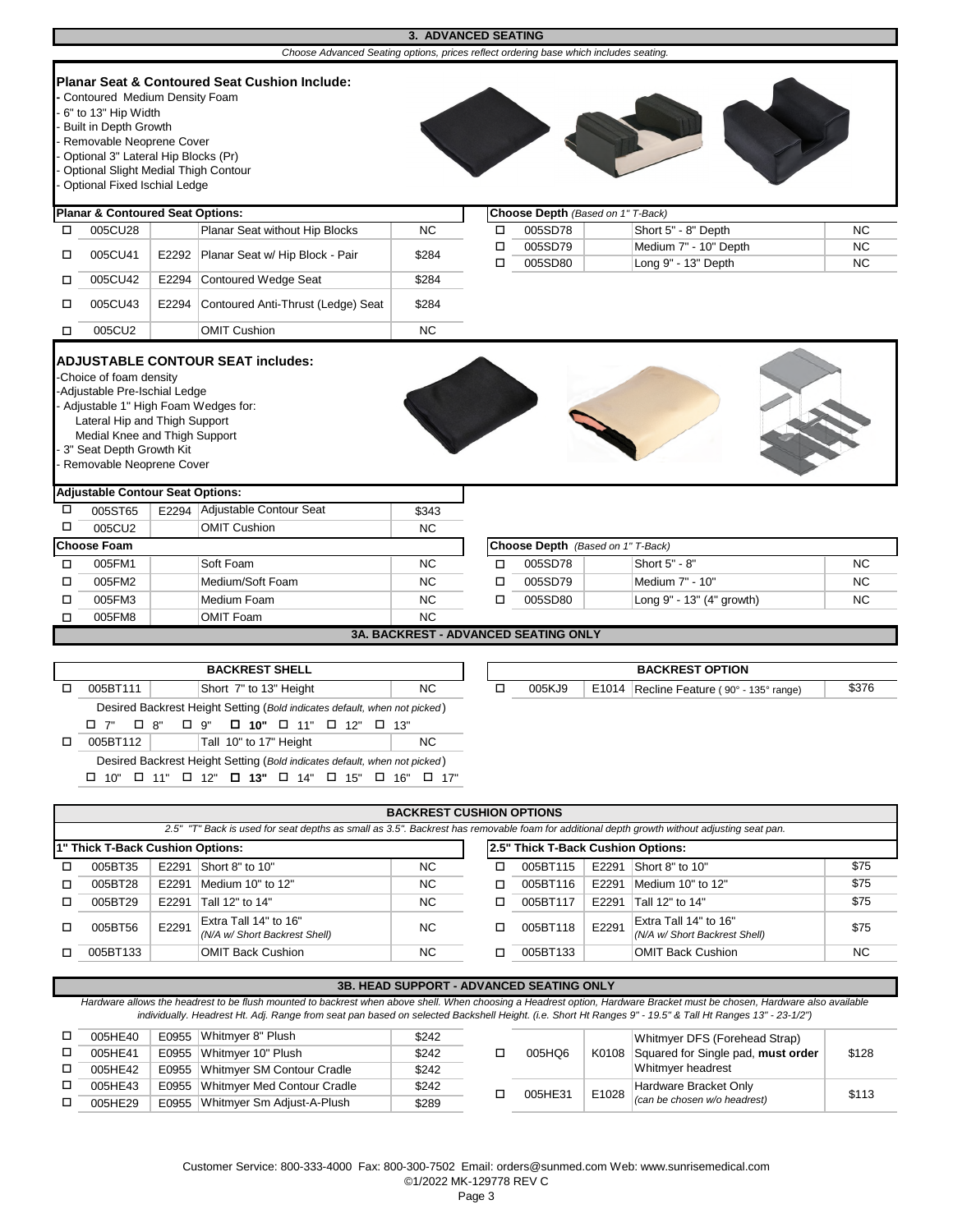### **3C. POSITIONING & SUPPORTS- ADVANCED SEATING ONLY**

*For the supports, Voyage will be set up at factory. Insert dimensions on last page spec. drawing. (Not required, will default to std. settings)*

### **LATERAL & ANTERIOR TRUNK SUPPORTS**

|   |        |         |       | Lateral brackets height adjustment range based on Backrest Shell Height (For Example: Short Laterals adj. 3" - 12" and Tall Laterals adj. 3" - 1 |       |  |                                         |                                         |       |                                           |  |
|---|--------|---------|-------|--------------------------------------------------------------------------------------------------------------------------------------------------|-------|--|-----------------------------------------|-----------------------------------------|-------|-------------------------------------------|--|
|   |        |         |       | <b>Swing Away Laterals</b> (Adjustable 1"-8" widths)                                                                                             |       |  |                                         |                                         |       | Fixed Laterals (Adjustable 1"-10" widths) |  |
| П |        | 005KE41 |       | Swing Away Bracket Adj. - Right                                                                                                                  | \$242 |  |                                         | 005KE24                                 |       | Fixed Angle Adjustable - Right            |  |
|   |        | 005KE42 |       | Swing Away Bracket Adj. - Left                                                                                                                   | \$242 |  |                                         | 005KE25                                 |       | Fixed Angle Adjustable - Left             |  |
|   |        | 005KD15 | E0956 | Large Straight Pad 3" x 6" - Right                                                                                                               | \$107 |  |                                         | 005KD15                                 | E0956 | Large Straight Pad 3" x 6" - Rio          |  |
|   | □      | 005KD19 | E0956 | Large Straight Pad 3" x 6" - Left                                                                                                                | \$107 |  |                                         | 005KD19                                 | E0956 | Large Straight Pad 3" x 6" - Let          |  |
|   |        | 005KD16 | E0956 | Large Curved Pad 3" x 6" - Right                                                                                                                 | \$107 |  |                                         | 005KD13                                 | E0956 | Small Straight Pad 2" x 6" - Rio          |  |
|   | □      | 005KD20 | E0956 | Large Curved Pad 3" x 6" - Left                                                                                                                  | \$107 |  |                                         | 005KD17                                 | E0956 | Small Straight Pad 2" x 6" - Le           |  |
|   |        | 005KD13 | E0956 | Small Straight Pad 2" x 6" - Right                                                                                                               | \$107 |  |                                         |                                         |       |                                           |  |
|   | □<br>Е | 005KD17 | E0956 | Small Straight Pad 2" x 6" - Left                                                                                                                | \$107 |  | <b>Anterior Trunk Butterfly Support</b> |                                         |       |                                           |  |
|   |        | 005KD14 | E0956 | Small Curved Pad 2" x 6" - Right                                                                                                                 | \$107 |  |                                         | Dimensions are seat to shoulder height. |       |                                           |  |
|   |        | 005KD18 | E0956 | Small Curved Pad 2" x 6" - Left                                                                                                                  | \$107 |  |                                         | 005K11                                  | E0960 | XX Small Butterfly Pad (< 10")            |  |

| <b>JAY Anterior Trunk Support</b> |  |  |                                                                                                                 |  |  |  |  |  |  |  |
|-----------------------------------|--|--|-----------------------------------------------------------------------------------------------------------------|--|--|--|--|--|--|--|
| 005A827                           |  |  | \$163                                                                                                           |  |  |  |  |  |  |  |
| 005A828                           |  |  | \$163                                                                                                           |  |  |  |  |  |  |  |
| 005A829                           |  |  | \$163                                                                                                           |  |  |  |  |  |  |  |
|                                   |  |  | E0960 JAY Contour Dynamic El Pad<br>E0960 JAY Contour Dynamic XSmall Pad<br>E0960 JAY Contour Dynamic Small Pad |  |  |  |  |  |  |  |

|        | <b>Anterior Trunk H Strap Support</b> |       |
|--------|---------------------------------------|-------|
| 005SS2 | E0960 XX Small H Strap 5 Point        | \$177 |

| Lateral brackets height adjustment range based on Backrest Shell Height (For Example: Short Laterals adj. 3" - 12" and Tall Laterals adj. 3" - 17") |       |                                                          |       |         |  |         |       |                                                  |       |
|-----------------------------------------------------------------------------------------------------------------------------------------------------|-------|----------------------------------------------------------|-------|---------|--|---------|-------|--------------------------------------------------|-------|
| <b>Swing Away Laterals</b> (Adjustable 1"-8" widths)                                                                                                |       |                                                          |       |         |  |         |       | <b>Fixed Laterals</b> (Adjustable 1"-10" widths) |       |
| 005KE41                                                                                                                                             |       | Swing Away Bracket Adj. - Right                          | \$242 |         |  | 005KE24 |       | Fixed Angle Adjustable - Right                   | NC.   |
| 005KE42                                                                                                                                             |       | Swing Away Bracket Adj. - Left                           | \$242 | 005KE25 |  |         |       | Fixed Angle Adjustable - Left                    | NC.   |
| 005KD15                                                                                                                                             | E0956 | Large Straight Pad 3" x 6" - Right                       | \$107 |         |  | 005KD15 | E0956 | Large Straight Pad 3" x 6" - Right               | \$107 |
| 005KD19                                                                                                                                             | E0956 | Large Straight Pad 3" x 6" - Left                        | \$107 |         |  | 005KD19 | E0956 | Large Straight Pad 3" x 6" - Left                | \$107 |
| 005KD16                                                                                                                                             | E0956 | Large Curved Pad 3" x 6" - Right                         | \$107 |         |  | 005KD13 | E0956 | Small Straight Pad 2" x 6" - Right               | \$107 |
| 005KD20                                                                                                                                             | E0956 | Large Curved Pad 3" x 6" - Left                          | \$107 |         |  | 005KD17 | E0956 | Small Straight Pad 2" x 6" - Left                | \$107 |
|                                                                                                                                                     |       | $0.05$ KD13   E0956   Small Straight Pad 2" x 6" - Right | \$107 |         |  |         |       |                                                  |       |

|                                   | 005KD17 |       | E0956 Small Straight Pad 2" x 6" - Left | \$107 |   | <b>Anterior Trunk Butterfly Support</b> |       |                                           |       |  |  |
|-----------------------------------|---------|-------|-----------------------------------------|-------|---|-----------------------------------------|-------|-------------------------------------------|-------|--|--|
|                                   | 005KD14 | E0956 | Small Curved Pad 2" x 6" - Right        | \$107 |   | Dimensions are seat to shoulder height. |       |                                           |       |  |  |
|                                   | 005KD18 | E0956 | Small Curved Pad 2" x 6" - Left         | \$107 |   | 005K11                                  | E0960 | $ XX \text{ Small Butterfly}$ Pad (< 10") | \$118 |  |  |
|                                   |         |       |                                         |       | □ | 005KI2                                  | E0960 | X Small Butterfly Pad (10" - 12")         | \$118 |  |  |
| <b>JAY Anterior Trunk Support</b> |         |       |                                         |       | □ | 005KI3                                  | E0960 | Small Butterfly Pad (12" - 14")           | \$118 |  |  |
|                                   | 005A827 | E0960 | JAY Contour Dynamic El Pad              | \$163 | □ | 005KI4                                  | E0960 | Medium Butterfly Pad (14" - 16")          | \$118 |  |  |
|                                   | 005A828 | E0960 | JAY Contour Dynamic XSmall Pad          | \$163 | □ | 005KI5                                  | E0960 | Large Butterfly Pad (>16")                | \$118 |  |  |
|                                   | 005A829 | E0960 | JAY Contour Dynamic Small Pad           | \$163 | ◻ |                                         | E0960 | Shoulder Strap Pads                       |       |  |  |
|                                   |         |       |                                         |       |   | 005SS1                                  |       | (Only Available with Butterfly Support)   | \$27  |  |  |
|                                   |         |       |                                         |       |   |                                         |       |                                           |       |  |  |

|   |        |                                                                           | <b>LOWER BODY SUPPORTS</b> |        |                                                                           |   |
|---|--------|---------------------------------------------------------------------------|----------------------------|--------|---------------------------------------------------------------------------|---|
|   |        | Lateral Hip Support (Adjusts from 7-1/2" to 11" width)                    |                            |        | Lateral Thigh Support (Adjusts from 3-1/2" to 11" width)                  |   |
|   |        | Only available with Planar seat without Hip Blocks and Adj. Contour seat. |                            |        | Only available with Planar seat without Hip Blocks and Adj. Contour seat. |   |
|   | 005KC6 | E0956 $\,$ SM (4"x 4", 3/8" thick) Right                                  | \$107                      | 005KF6 | E0953 SM (4"x 4", 3/8" thick) Right                                       |   |
|   | 005KC4 | E0956   SM (4"x 4", 3/8" thick) Left                                      | \$107                      | 005KF4 | E0953 SM $(4" \times 4"$ , 3/8" thick) Left                               |   |
|   | 005KC5 | E0956   LG (5-3/8"x 4-3/4", 1/2" thick) Right                             | \$107                      | 005KF5 | E0953 LG (5-3/8"x 4-3/4", 1/2" thick) Right                               | £ |
| □ | 005KC3 | E0956   LG (5-3/8"x 4-3/4", 1/2" thick) Left                              | \$107                      | 005KF3 | E0953 LG (5-3/8"x 4-3/4", 1/2" thick) Left                                |   |

|                                                 |       | <b>Pelvic Positioning Belt</b>         |       | <b>Medial Support</b> |         |       |                                    |       |  |
|-------------------------------------------------|-------|----------------------------------------|-------|-----------------------|---------|-------|------------------------------------|-------|--|
| Must use when ordering Anterior Trunk Supports. |       |                                        |       |                       | 005KH12 | E0957 | Small (3"Hx 2-1/2"Wx 4-1/2"L)      | \$135 |  |
| 005A14                                          |       | E0978 1" Padded                        | \$48  |                       | 005KH13 | E0957 | Large (3-3/4"Hx 4"Wx 6"L)          | \$135 |  |
| 005A15                                          | E0978 | $1-1/2$ " Padded                       | \$48  |                       | 005HE77 |       | E1028 Hardware Medial Support Brkt | \$242 |  |
| 005A263                                         |       | E0978 1" Padded Auto Style (Dual Pull) | \$59  |                       |         |       |                                    |       |  |
| 005A256                                         |       | E0978 1-1/2" Padded Auto Style         | \$59  |                       |         |       |                                    |       |  |
| 005A830                                         |       | E0978 JAY Medial 4-Point Belt XS Pad   | \$102 |                       |         |       |                                    |       |  |
| 005A831                                         |       | E0978 JAY Medial 4-Point Belt Sml Pad  | \$102 |                       |         |       |                                    |       |  |

|        | <b>LOWER BODY SUPPORTS</b>                            |                                                                           |                                                          |    |        |  |                                                                           |       |  |  |  |  |  |
|--------|-------------------------------------------------------|---------------------------------------------------------------------------|----------------------------------------------------------|----|--------|--|---------------------------------------------------------------------------|-------|--|--|--|--|--|
|        |                                                       | Lateral Hip Support (Adjusts from 7-1/2" to 11" width)                    | Lateral Thigh Support (Adjusts from 3-1/2" to 11" width) |    |        |  |                                                                           |       |  |  |  |  |  |
|        |                                                       | Only available with Planar seat without Hip Blocks and Adj. Contour seat. |                                                          |    |        |  | Only available with Planar seat without Hip Blocks and Adj. Contour seat. |       |  |  |  |  |  |
| 005KC6 |                                                       | E0956 $SM$ (4"x 4", 3/8" thick) Right                                     | \$107                                                    | п. | 005KF6 |  | E0953 SM (4"x 4", 3/8" thick) Right                                       | \$107 |  |  |  |  |  |
| 005KC4 |                                                       | E0956   SM (4"x 4", 3/8" thick) Left                                      | \$107                                                    |    | 005KF4 |  | E0953 $SM$ (4"x 4", 3/8" thick) Left                                      | \$107 |  |  |  |  |  |
| 005KC5 |                                                       | E0956   LG (5-3/8"x 4-3/4", 1/2" thick) Right                             | \$107                                                    |    | 005KF5 |  | E0953 LG (5-3/8"x 4-3/4", 1/2" thick) Right                               | \$107 |  |  |  |  |  |
| 005KC3 | E0956   LG (5-3/8"x 4-3/4", 1/2" thick) Left<br>\$107 |                                                                           |                                                          |    | 005KF3 |  | E0953 LG (5-3/8"x 4-3/4", 1/2" thick) Left                                | \$107 |  |  |  |  |  |

| <b>Pelvic Positioning Belt</b> |  |                                        |      |  | <b>Medial Support</b> |         |       |                                    |       |  |  |
|--------------------------------|--|----------------------------------------|------|--|-----------------------|---------|-------|------------------------------------|-------|--|--|
|                                |  | when ordering Anterior Trunk Supports. |      |  |                       | 005KH12 | E0957 | Small (3"Hx 2-1/2"Wx 4-1/2"L)      | \$135 |  |  |
| 005A14                         |  | E0978 1" Padded                        | \$48 |  |                       | 005KH13 | E0957 | '   Large ( 3-3/4"Hx 4"Wx 6"L)     | \$135 |  |  |
| 005A15                         |  | E0978 1-1/2" Padded                    | \$48 |  |                       | 005HE77 |       | E1028 Hardware Medial Support Brkt | \$242 |  |  |

## **3D. UPHOLSTERY COLORS - ADVANCED SEATING ONLY**

|   | <b>Color Options - Solid</b> |              |     |         | Color Options - Print (Std. Trim listed behind each print) |
|---|------------------------------|--------------|-----|---------|------------------------------------------------------------|
| □ | 005CL9                       | Purple       | NC. | 005CL19 | Leopard (Std. w/ Black Trir                                |
| □ | 005CL20                      | Pink Sorbet  | NC. | 005CL14 | Butterflies (Std. w/ Purple                                |
| п | 005CL11                      | Green        | NC. | 005CL15 | Red Race Flags (Std. w/I                                   |
| п | 005CL12                      | Navy Blue    | NC. |         |                                                            |
| п | 005CL13                      | Orange       | NC. |         | <b>Personalized Option</b> (Only available with Prints)    |
| п | 005CL17                      | Turquoise    | NC. |         | Personalized Color Sele                                    |
| □ | 005CL16                      | <b>Black</b> | NC. | 005C001 | Choose & Enter from So                                     |
| п | 005CL18                      | Burgundy     | NC. |         | Options:                                                   |

|         | Options - Solid |             |    |  |  | <b>ICOIOr Options - Print</b> (Std. Trim listed behind each print) |                                   |           |
|---------|-----------------|-------------|----|--|--|--------------------------------------------------------------------|-----------------------------------|-----------|
| 005CL9  |                 | Purple      | NC |  |  | 005CL19                                                            | Leopard (Std. w/ Black Trim)      | <b>NC</b> |
| 005CL20 |                 | Pink Sorbet | ΝC |  |  | 005CL14                                                            | Butterflies (Std. w/ Purple Trim) | <b>NC</b> |
| 005CL11 |                 | Green       | ΝC |  |  | 005CL15                                                            | Red Race Flags (Std. w/Red Trim)  | <b>NC</b> |
| 005CL12 |                 | Navy Blue   | ΝC |  |  |                                                                    |                                   |           |

| 005CL13 | Orange          | NC        | <b>IPersonalized Option</b> (Only available with Prints) |         |  |                                 |      |  |
|---------|-----------------|-----------|----------------------------------------------------------|---------|--|---------------------------------|------|--|
| 005CL17 | Turguoise       | <b>NC</b> |                                                          | 005C001 |  | Personalized Color Selection:   |      |  |
| 005CL16 | <b>Black</b>    | <b>NC</b> |                                                          |         |  | Choose & Enter from Solid Color | \$75 |  |
| 005CL18 | <b>Buraundv</b> | <b>NC</b> |                                                          |         |  | Options:                        |      |  |
|         |                 |           |                                                          |         |  |                                 |      |  |

| <b>Canopy Pattern</b> |         |            |  |  |  |  |
|-----------------------|---------|------------|--|--|--|--|
|                       | 005UF01 | Cross Over |  |  |  |  |
|                       |         |            |  |  |  |  |

| <b>3E. FOOTREST - ADVANCED SEATING ONLY</b>                                                                                                                          |                                                 |       |  |         |  |                                       |           |  |
|----------------------------------------------------------------------------------------------------------------------------------------------------------------------|-------------------------------------------------|-------|--|---------|--|---------------------------------------|-----------|--|
| Footrest adjustment range is 1-1/2" to 12". Choose desired preset range, if not selected Long range is Default. For the Short Range, the footplate will be inverted. |                                                 |       |  |         |  |                                       |           |  |
|                                                                                                                                                                      | 005F312<br>K0040 Angle Adj. Footrest (Required) | \$166 |  | 005F313 |  | K0037 Preset in short range 1-1/2"-4" | NC.       |  |
|                                                                                                                                                                      |                                                 |       |  | 005F314 |  | Preset in long range 4-1/2" - 12"     | <b>NC</b> |  |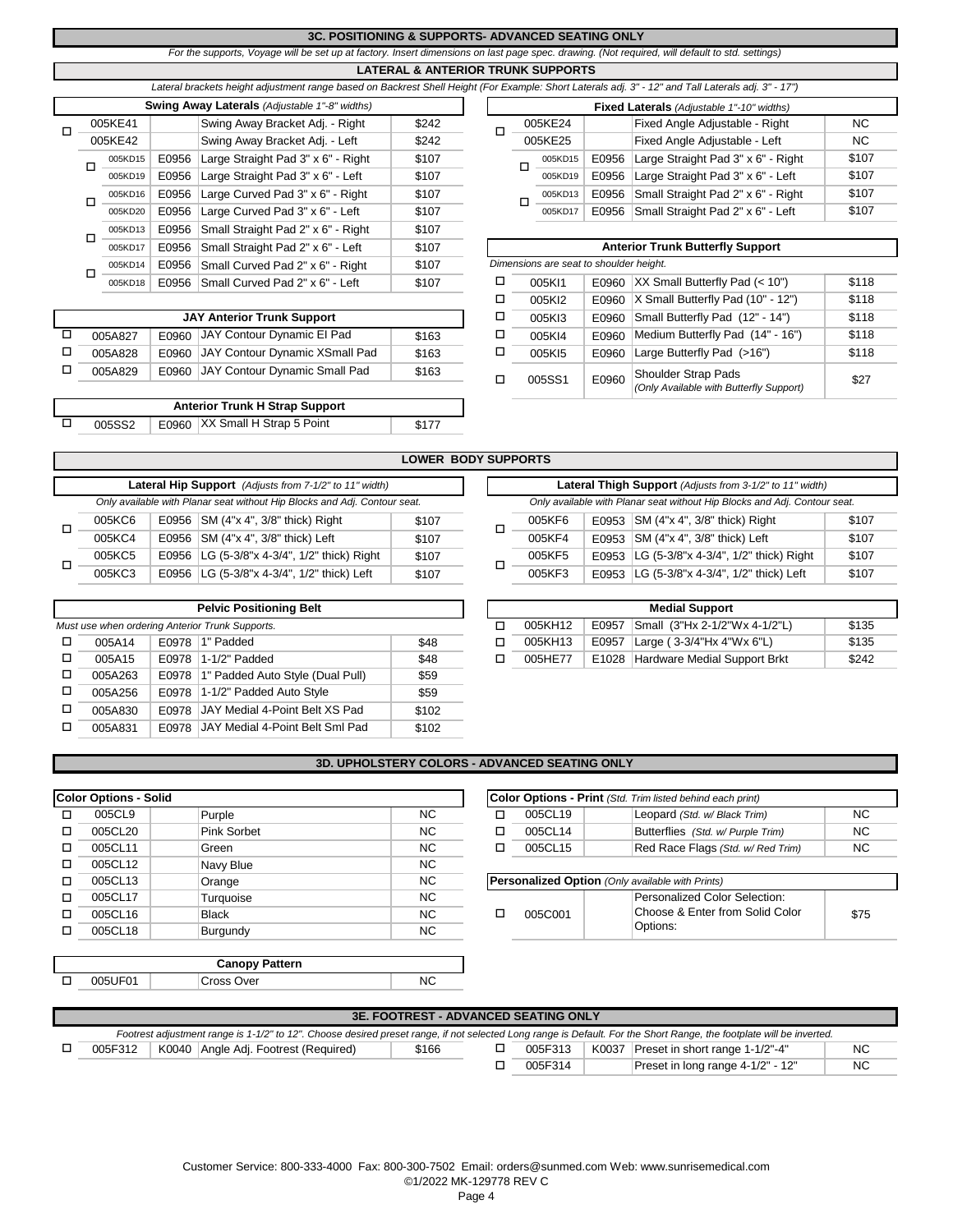|                                            | <b>4. ACCESSORIES &amp; OPTIONS</b>                    |       |                                         |                                                                                  |                                                                           |                                                    |                                                                          |                                               |                            |                                     |       |  |  |
|--------------------------------------------|--------------------------------------------------------|-------|-----------------------------------------|----------------------------------------------------------------------------------|---------------------------------------------------------------------------|----------------------------------------------------|--------------------------------------------------------------------------|-----------------------------------------------|----------------------------|-------------------------------------|-------|--|--|
|                                            |                                                        |       | <b>Vent &amp; Battery Trays</b>         |                                                                                  |                                                                           |                                                    | <b>Upper Extremity Support Tray (Angle Adjustable Hardware Included)</b> |                                               |                            |                                     |       |  |  |
|                                            | Dovetail Vertical Frame Mounted                        |       |                                         |                                                                                  | Tray Mount adjusts from 4-1/2"-7-1/2" with 1" tall cushion; Cut-out is 6" |                                                    |                                                                          |                                               |                            |                                     |       |  |  |
| □                                          | 005LF1                                                 | E1029 |                                         | Hardware for LTV ventilators                                                     | \$403                                                                     | □                                                  | 005A91                                                                   |                                               | E0950 Light Grey           |                                     | \$156 |  |  |
|                                            |                                                        |       | (limit 15lbs & includes 1 Utility hook) |                                                                                  |                                                                           | □                                                  | 005A92                                                                   |                                               | E0950 Clear Poly           |                                     | \$177 |  |  |
|                                            |                                                        |       |                                         |                                                                                  |                                                                           |                                                    |                                                                          |                                               |                            |                                     |       |  |  |
| □                                          |                                                        |       |                                         | Dovetail Vertical Frame Mounted<br>Hardware for Trilogy ventilators              | \$403                                                                     |                                                    | <b>Shoe Holders &amp; Foot Straps</b>                                    |                                               |                            |                                     |       |  |  |
|                                            | 005LF11                                                | E1029 |                                         | (limit 15lbs & includes 1 Utility hook)<br>(Only includes female dovetail mount) |                                                                           | $\Box$                                             | 005A68                                                                   | E0952,<br>E0951                               |                            | 6" Long Shoe Holders - Pair         | \$128 |  |  |
| □                                          | 005LF2                                                 | E1029 |                                         | Battery and Vent/Utility Underframe<br>Tray (limit 50lbs, ideal for U1 or Grp 22 | \$440                                                                     | □                                                  | 005A69                                                                   | E0952,<br>E0951                               |                            | 8" Long Shoe Holders - Pair         | \$128 |  |  |
|                                            |                                                        |       |                                         | Batteries & includes 1 Utility hook)                                             |                                                                           | □                                                  | 005A79                                                                   | E0952                                         |                            | 16" Foot Straps w/ Covers - Pair    | \$38  |  |  |
| □                                          | 005LF3                                                 | E1029 |                                         | Front Mount Utility platform                                                     | \$403                                                                     | □                                                  | 005A80                                                                   | E0952                                         |                            | 18" Foot Straps w/ Covers - Pair    | \$38  |  |  |
|                                            |                                                        |       | (limit 50lbs)                           |                                                                                  |                                                                           |                                                    |                                                                          |                                               |                            |                                     |       |  |  |
|                                            |                                                        |       |                                         | Rear Add on Accessory platform                                                   | \$188                                                                     |                                                    |                                                                          |                                               | <b>Accessories</b>         |                                     |       |  |  |
| □                                          | 005LF4                                                 | E1029 |                                         | (limit 45lbs or one Grp 24 battery & includes 1                                  |                                                                           | □                                                  | 005A74                                                                   |                                               | K0105 IV Support Pole      |                                     | \$156 |  |  |
|                                            |                                                        |       | folding base)                           | Utility hook. Must be removed or folded before                                   |                                                                           | $\Box$                                             | 005A713                                                                  | E2208                                         | O <sub>2</sub> Tank Holder |                                     | \$188 |  |  |
| <b>Floor Sitter/ Feeder Base</b>           |                                                        |       |                                         |                                                                                  | □                                                                         | 005A714                                            | K0105,<br>E2208                                                          | IV/O2 Combination                             |                            | \$263                               |       |  |  |
| □                                          | 005A083                                                |       |                                         | E1399 Folding Booster Base(Ht. Adj.)                                             | \$1,498                                                                   | □                                                  | 005LF5                                                                   |                                               |                            | Cup Holder/ Bottle/Feeding          | \$48  |  |  |
| □                                          | 005A082<br>JCM Folding Booster Base(Ht. Adj.)<br>E1399 |       | \$2,786                                 | $\Box$                                                                           | 005LF7                                                                    |                                                    |                                                                          | Utility Hook (i.e. suction canister)          |                            |                                     |       |  |  |
|                                            |                                                        |       |                                         |                                                                                  |                                                                           | □                                                  | 005A462                                                                  |                                               | Rain Cape                  |                                     | \$188 |  |  |
| Front Mount Utility Platform<br>Cup Holder |                                                        |       |                                         |                                                                                  |                                                                           | <b>Utility Hook</b>                                |                                                                          |                                               | <b>IV Support Pole</b>     | <b>Upper Extremity Support Tray</b> |       |  |  |
|                                            |                                                        |       |                                         |                                                                                  |                                                                           |                                                    |                                                                          |                                               |                            |                                     |       |  |  |
|                                            |                                                        |       |                                         |                                                                                  |                                                                           |                                                    |                                                                          |                                               |                            |                                     |       |  |  |
|                                            | <b>Folding Booster</b><br><b>Base</b>                  |       | <b>JCM Folding Booster</b><br>Base      | O2 Tank Holder                                                                   |                                                                           | Battery and Vent/Utility<br><b>Underframe Tray</b> |                                                                          | Dovetail Vertical Vent<br>Mount (LTV/Trilogy) |                            | Rear Add On Accessory Platform      |       |  |  |